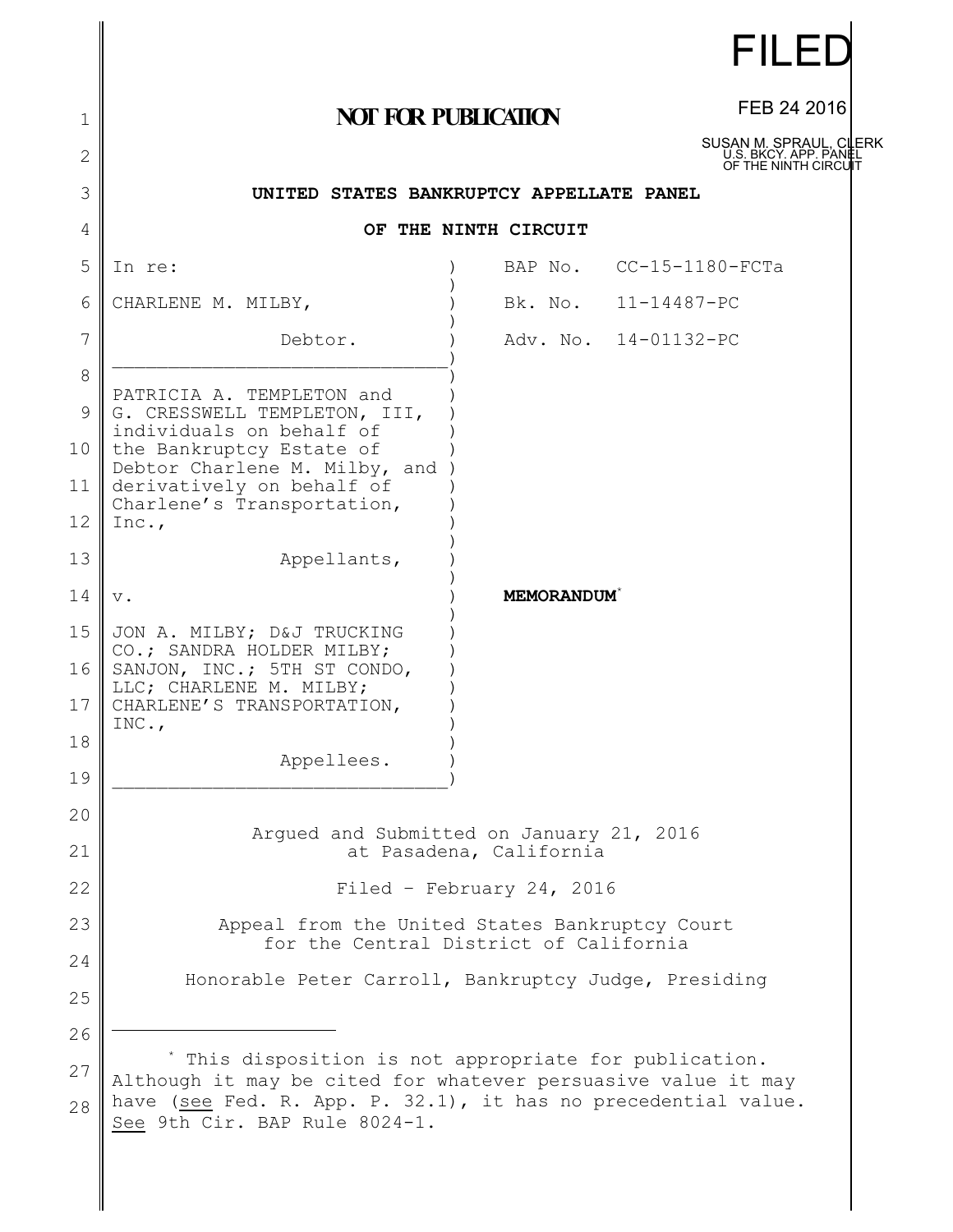2 3 4 Appearances: Daniel Joseph McCarthy argued on behalf of Appellants Patricia A. Templeton and G. Cresswell Templeton, III; Karen L. Grant argued on behalf of Appellees Jon A. Milby, D&J Trucking Company, Sandy Holder Milby, Sanjon, Inc., 5th St. Condo, LLC, Charlene M. Milby, and Charlene's Transportation, Inc.  $\overline{a}$ 

Before: FARIS, CORBIT\*\*, and TAYLOR, Bankruptcy Judges.

 $\overline{a}$ 

## **INTRODUCTION**

Appellants Patricia A. Templeton and G. Cresswell Templeton, III initiated an adversary proceeding on behalf of themselves and Debtor Charlene M. Milby's bankruptcy estate to avoid fraudulent transfers. Appellees Jon A. Milby, D&J Trucking Company, Sandy Holder Milby, Sanjon, Inc., 5th St. Condo, LLC, Charlene M. Milby, and Charlene M. Milby's wholy-owned company Charlene's Transportation, Inc. ("CTI") moved for summary judgment on the ground that the claims were untimely by virtue of the two-year statute of limitations under  $\frac{1}{2}$  546(a)(1).<sup>1</sup> We address the statute of limitations issue in a separate published opinion. This memorandum addresses the bankruptcy court's decision to grant summary judgment and dismiss portions of the complaint, with leave to amend, for failure to state claims upon which relief could be granted.

<sup>\*\*</sup> Honorable Frederick P. Corbit, Chief United States Bankruptcy Judge for the Eastern District of Washington, sitting by designation.

 $1$  Unless specified otherwise, all chapter and section references are to the Bankruptcy Code, 11 U.S.C. §§ 101-1532, all "Rule" references are to the Federal Rules of Bankruptcy Procedure, Rules 1001-9037, and all "Civil Rule" references are to the Federal Rules of Civil Procedure, Rules 1-86.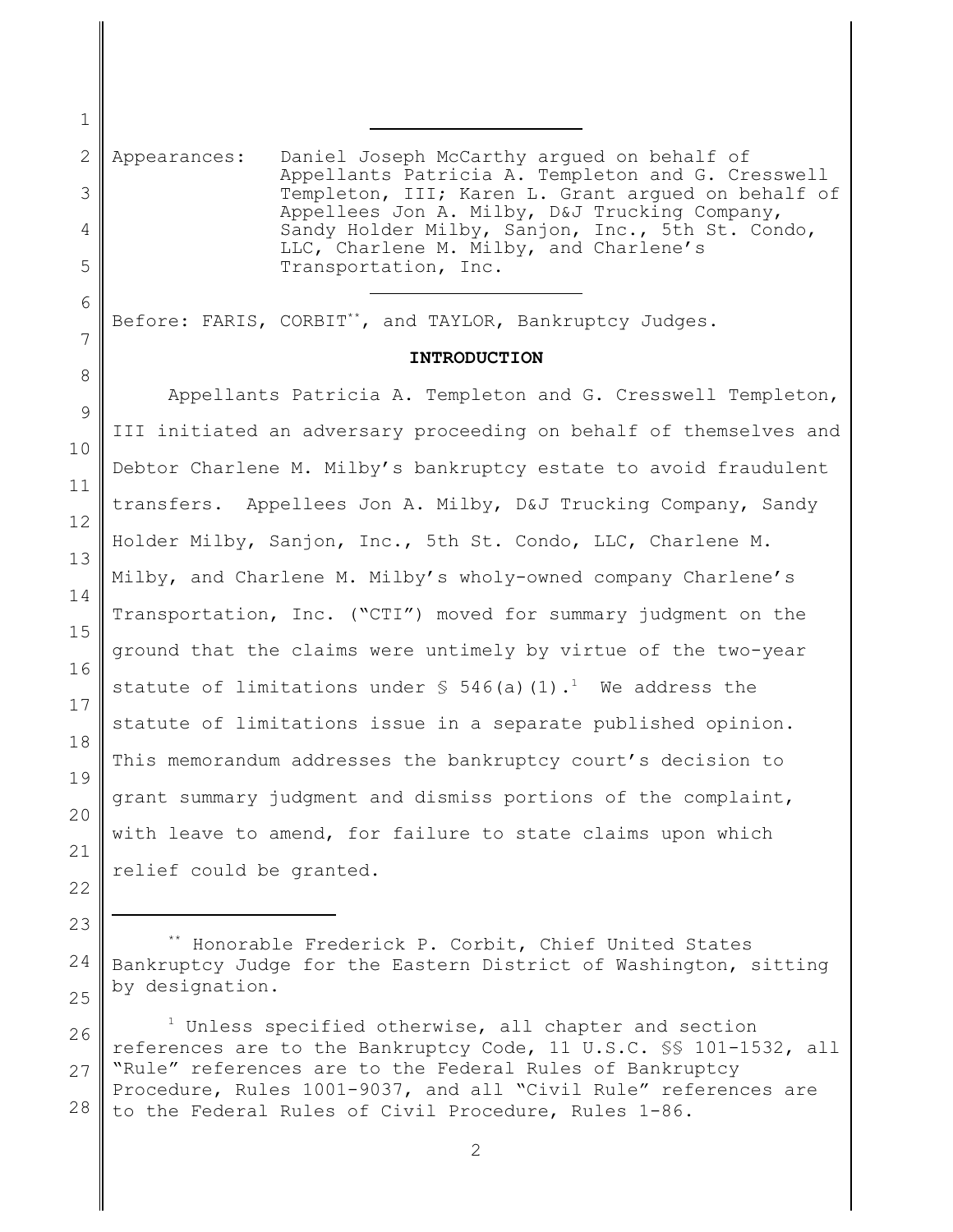1 2 3 We hold that the bankruptcy court did not err in granting summary judgment and dismissing with leave to amend the claims based on transfers by people or entities other than the Debtor.

### **FACTUAL BACKGROUND**<sup>2</sup>

5 6 7 The factual and procedural background of this case is set out in our separate published decision. We will not repeat it here.

4

8

20

24

**JURISDICTION**

9 10 11 The bankruptcy court had jurisdiction pursuant to 28 U.S.C.  $\S$ § 1334, 157(b)(1), and 157(b)(2)(F) and (H). We have jurisdiction under 28 U.S.C. § 158.

12 13 14 15 16 17 18 19 As a general rule, "an order dismissing a complaint with leave to amend is not a final, appealable order[.]" Indian Oasis-Baboquivari Unified Sch. Dist. No. 40 of Pima Cty., Ariz. v. Kirk, 109 F.3d 634, 636 (9th Cir. 1997). In the present case, however, the appellants gave notice that they would not be amending their complaint and obtained a final judgment of dismissal from the bankruptcy court. Accordingly, we have jurisdiction to consider this appeal.

**ISSUE**

21 22 23 Whether the bankruptcy court erred in granting summary judgment and dismissing with leave to amend the First, Second, and Third Claims for Relief to the extent they are based on

<sup>25</sup> 26 27 28 <sup>2</sup> The Templetons' excerpts of record are incomplete and make reference to certain documents on the bankruptcy court's docket without including the actual document. We have exercised our discretion to review the bankruptcy court's docket, as appropriate. See Woods & Erickson, LLP v. Leonard (In re AVI, Inc.), 389 B.R. 721, 725 n.2 (9th Cir. BAP 2008).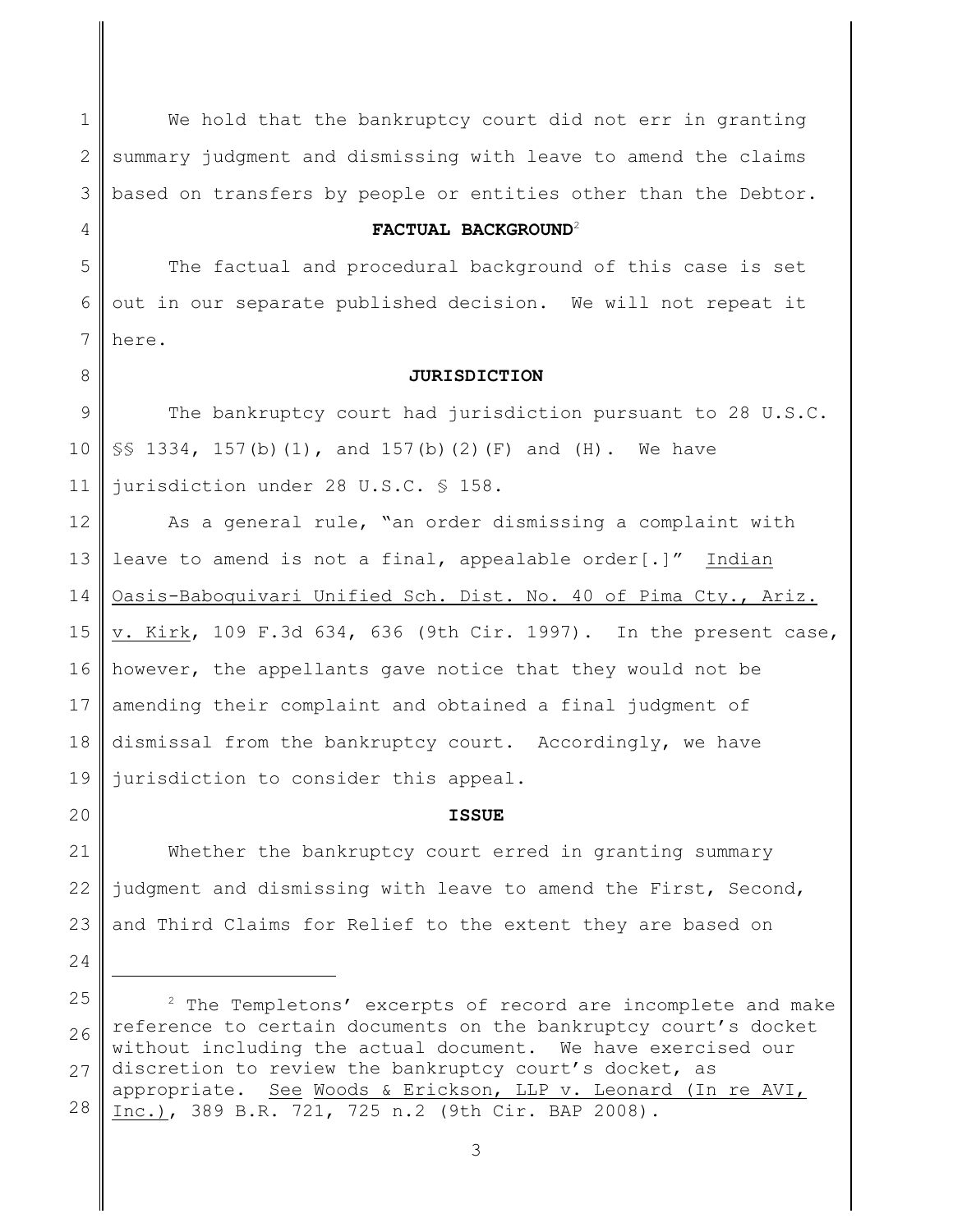1 2 3 transfers by people and entities other than the Debtor (as alleged in paragraphs 31 through 35 of the complaint) for failing to state a claim upon which relief may be granted.

### **STANDARDS OF REVIEW**

5 6 7 We review de novo the bankruptcy court's decision to grant or deny summary judgment. Boyajian v. New Falls Corp. (In re Boyajian), 564 F.3d 1088, 1090 (9th Cir. 2009).

4

21

24

25

26

27

28

8 9 10 11 12 Similarly, a bankruptcy court's decision to dismiss a complaint for failure to state a claim is a question of law that we review de novo. AlohaCare v. Haw. Dep't of Human Servs., 572 F.3d 740, 744 n.2 (9th Cir. 2009); Stoll v. Quintanar (In re Stoll), 252 B.R. 492, 495 (9th Cir. BAP 2000).

13 14 15 16 17 18 19 20 We review for abuse of discretion the denial of a motion for reconsideration. See N. Alaska Envtl. Ctr. v. Lujan, 961 F.2d 886, 889 (9th Cir. 1992). Under an abuse of discretion standard, a reviewing court cannot reverse unless it has "a definite and firm conviction that the [court below] committed a clear error of judgment" in the conclusion it reached upon a weighing of the relevant factors. Marchand v. Mercy Med. Ctr., 22 F.3d 933, 936 (9th Cir. 1994).

### **DISCUSSION**

22 23 **A. The court did not err in granting summary judgment on and dismissing the First, Second, and Third Claims for Relief to the extent they are based on transfers by non-Debtor parties.** 

The Templetons assert that the bankruptcy court erred by dismissing without prejudice the First, Second, and Third Claims for Relief to the extent they are based on paragraphs 31 through 35 of the complaint. We find no reversible error.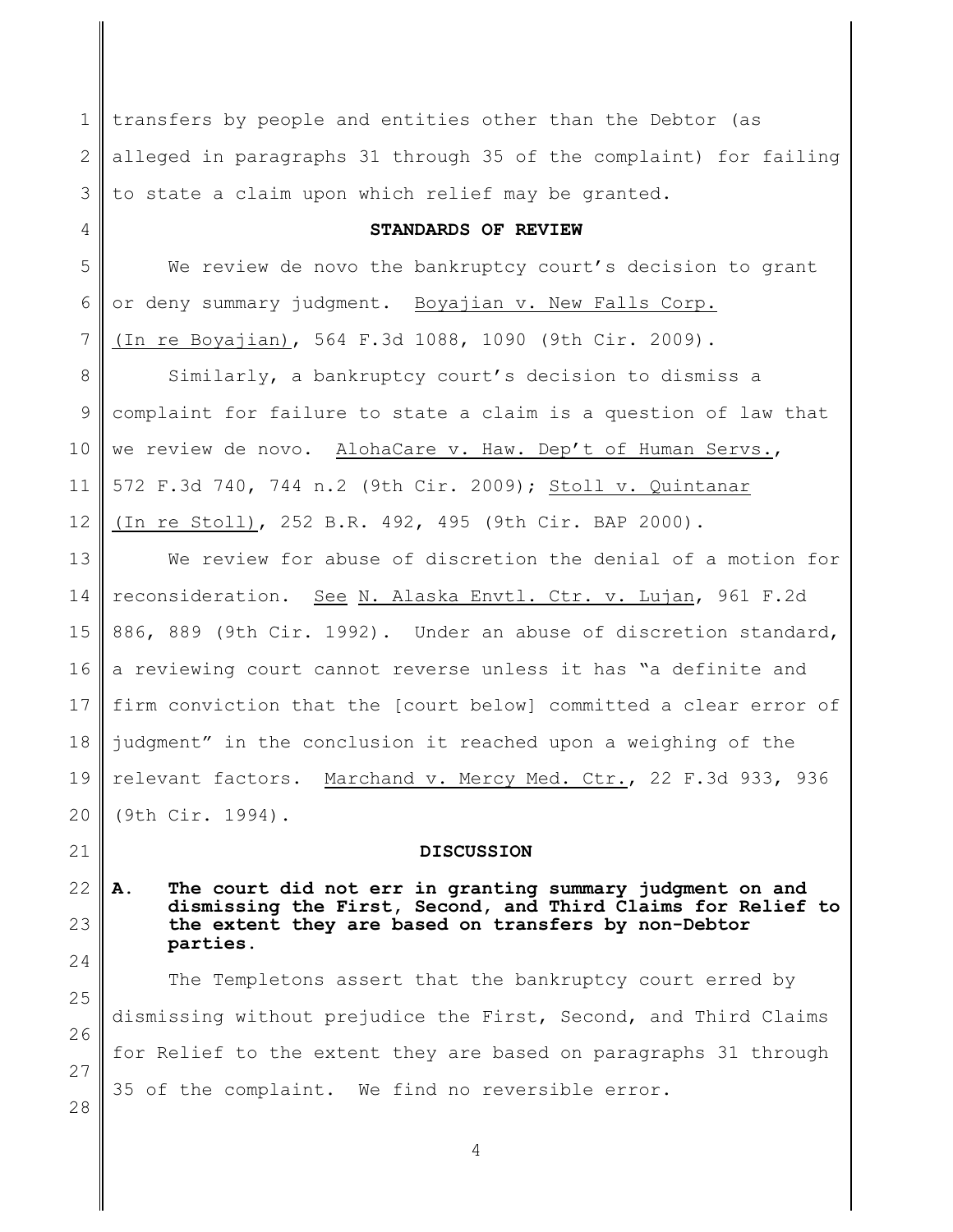1 2 3 4 The Templetons first argue that the bankruptcy court should not have granted summary judgment on this issue because the motions for summary judgment were strictly based on the statute of limitations. This argument misses three points.

5 6 7 8 9 10 11 12 13 14 15 16 17 18 19 20 21 22 23 24 25 First, a court always has discretion to raise issues sua sponte, provided that the court gives the parties an adequate opportunity to address those issues. See Seismic Reservoir 2020, Inc. v. Paulsson, 785 F.3d 330, 335 (9th Cir. 2015) (a court may dismiss claims sua sponte under Civil Rule 12(b)(6), but "must give notice of its sua sponte intention to dismiss and provide the plaintiff with an opportunity to at least submit a written memorandum in opposition to such motion." (internal citations and quotation marks omitted)); see also Young v. Hawaii, 911 F. Supp. 2d 972, 995 (D. Haw. 2012) ("a court may properly dismiss an action sua sponte, without giving a plaintiff notice of its intention to dismiss and an opportunity to respond if a plaintiff 'cannot possibly win relief'" (citing Sparling v. Hoffman Constr. Co., 864 F.2d 635, 638 (9th Cir. 1988); Omar v. Sea–Land Serv., Inc., 813 F.2d 986, 991 (9th Cir. 1987))). In this case, the court saw evident flaws in the complaint and decided to deal with those flaws promptly. The bankruptcy court gave the parties ample opportunities to respond at the hearing on the motion and in a motion for reconsideration. We cannot say that the bankruptcy court erred when it decided to "cut to the chase."

26 27 28 Second, the bankruptcy court did not act entirely without prompting. The Templetons first raised this issue (albeit tangentially) in their opposition to the motions for summary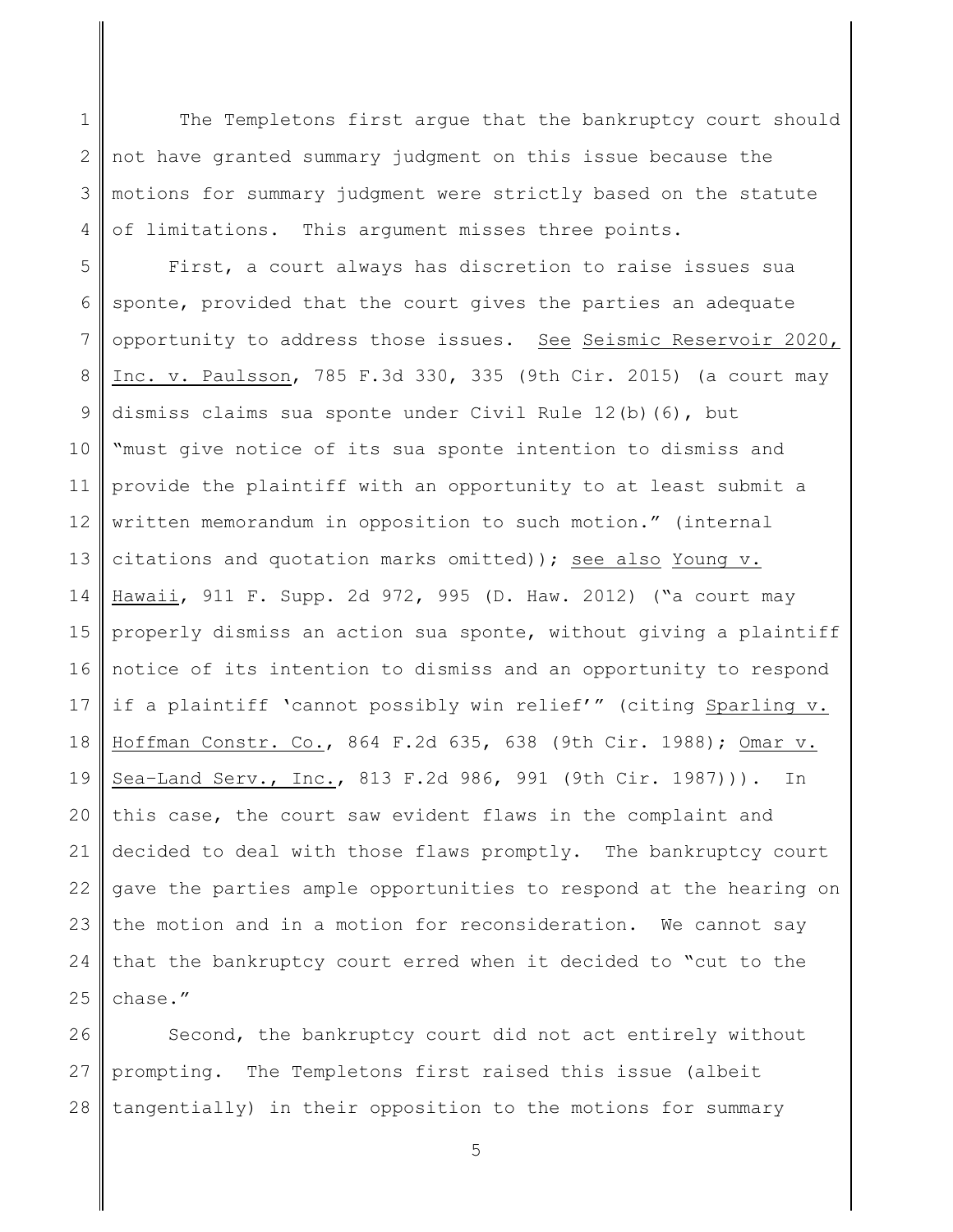1 2 judgment. The Templetons cannot complain that the court decided an issue that they raised.

3 4 5 6 7 8 9 10 11 12 13 14 15 16 17 Third, the court addressed the issue because, in order to decide whether the claims were timely under the limitations period of  $\frac{1}{2}$  546(a)(1)(A) (the primary argument of the Appellees' motion), it had to decide what claims are subject to that statute. The Templetons' first two claims involve alleged fraudulent transfers under § 544(b) and California Civil Code §§ 3439.04(a)(1), 3439.04(a)(2) and 3439.05. Section 544(b) provides that "the trustee may avoid any **transfer of an interest of the debtor in property . . .** that is voidable under applicable law by a creditor holding an unsecured claim . . . . "  $\lessgtr$  544(b) (emphasis added). The court stated that  $\frac{1}{5}$  544(b) means that "a trustee may avoid transfers or obligations that could have been avoided by an unsecured creditor under applicable non-bankruptcy law had the bankruptcy case not been filed, provided such a creditor actually exists."

18 19 20 21 22 23 24 25 26 The bankruptcy court pointed out that the transfers alleged in paragraphs 31 through 35 of the complaint were transfers from bank accounts in the name of the non-Debtor defendants. The bankruptcy court ruled that those transfers "are not subject to avoidance under  $S$  544(b) as fraudulent, either actually or constructively, pursuant to CUFTA [California Uniform Fraudulent Transfers Act] as a matter of law because they do not involve a 'transfer of an interest of the debtor in property' by the terms of the complaint."

27 28 The Templetons basically agreed that some of their claims were not viable under  $\S$  544(b). Rather, they argued that the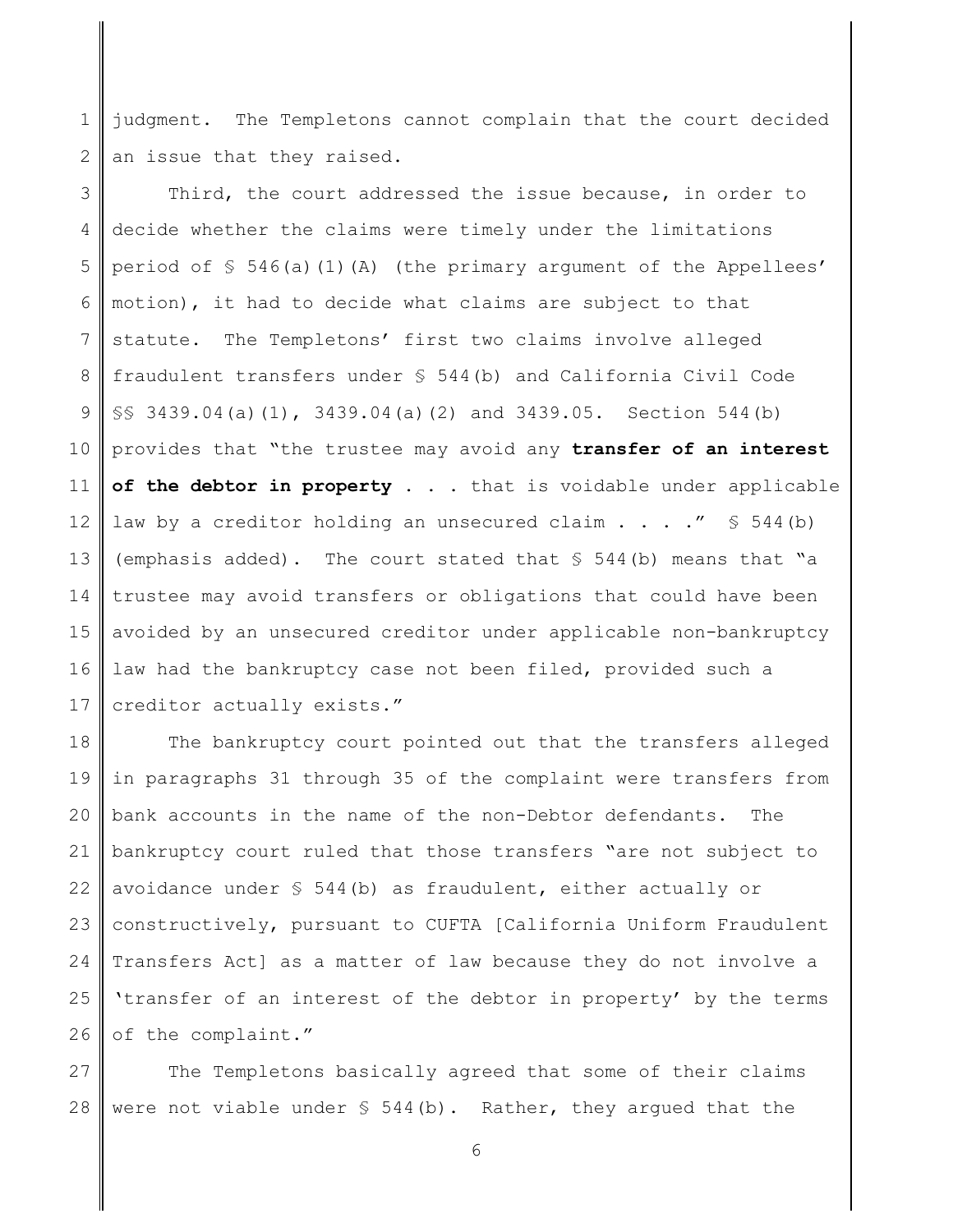1 2 3 4 5 6 7 complaint adequately stated avoidance claims because it cited CUFTA, included shareholder derivative claims on behalf of CTI, and alleged that CTI was an alter ego of the Debtor. In essence, the bankruptcy court determined that the Templetons "[could not] possibly win relief" under those theories, but did not exclude the possibility that they could state such claims in an amended complaint.

8 9 10 11 12 13 14 15 16 17 18 19 20 21 22 23 24 25 26 27 28 We agree with the bankruptcy court. CUFTA does not help the Templetons, because it only permits a creditor of a debtor to attack a transfer of an interest of the debtor in property, see Cal. Civ. Code § 3439.04 ("A transfer made or obligation incurred by a debtor is voidable as to a creditor  $\ldots$  if the debtor made the transfer or incurred the obligation" in particular ways.), and the complaint does not allege that the Templetons or the bankruptcy estate of the Debtor are creditors of CTI or the other non-Debtor transferors. For a similar reason, the shareholder derivative claims are unavailing. Derivative status allows a shareholder to assert claims belonging to a corporation, such as CTI. See Quinn v. Anvil Corp., 620 F.3d 1005, 1012 (9th Cir. 2010) ("A derivative action is an extraordinary process where courts permit 'a shareholder to step into the corporation's shoes and to seek in its right the restitution he could not demand in his own.'" (quoting Lewis v. Chiles, 719 F.2d 1044, 1047 (9th Cir. 1983))). But only a creditor of a debtor/transferor can seek avoidance of the debtor's fraudulent transfers. CTI could not avoid any fraudulent transfers that CTI itself made, and therefore a shareholder asserting derivative claims on behalf of CTI can not avoid such transfers either. The alter ego claims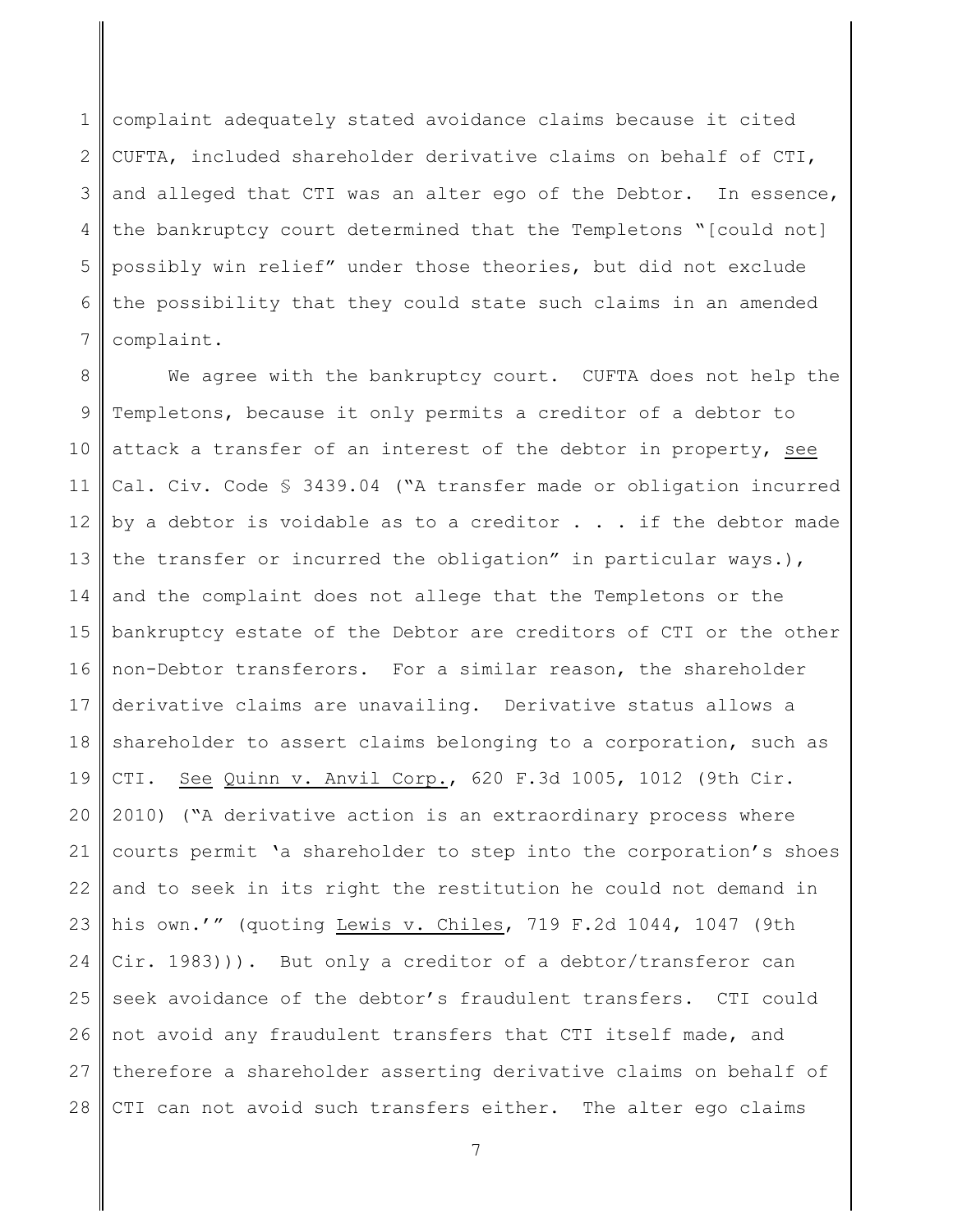1 2 might provide support, but the bankruptcy court did not err in deciding that those claims were not adequately alleged.

3 4 5 Therefore, we hold that the court did not err in granting summary judgment and dismissing with leave to amend the non-Debtor transfer claims (based on paragraphs 31 through 35).

# 6

7

## **B. The Panel will not consider the Templetons' standing to bring a derivative claim on behalf of CTI for the first time on appeal.**

8 9 10 11 12 13 14 15 Appellees argue that the complaint did not provide them with adequate notice that it included a corporate shareholder derivative claim. They argue that the Templetons lack standing to bring a derivative suit on behalf of CTI. As such, they state that the Panel "should find that neither Templetons' stipulation with [the Trustee] nor the order entering it conveyed jurisdiction or standing where none existed under applicable law."

16 17 18 19 20 21 22 23 We decline to consider this issue on appeal, as it was not properly raised before the bankruptcy court in the first instance. As a general rule, "federal appellate courts will not consider issues not properly raised in the trial courts. **An issue only is 'properly raised' if it is raised sufficiently to permit the trial court to rule upon it.**" Ezra v. Seror (In re Ezra), 537 B.R. 924, 932 (9th Cir. BAP 2015) (internal citations omitted) (emphasis added).

24 25 26 27 28 Here, the bankruptcy court noted that Appellees' argument was beyond the scope of the motion for summary judgment and "not before the court today." It stated that the issue "may very well be raised in another motion with – with notice and an opportunity to respond[,]" but the court declined to consider Appellees'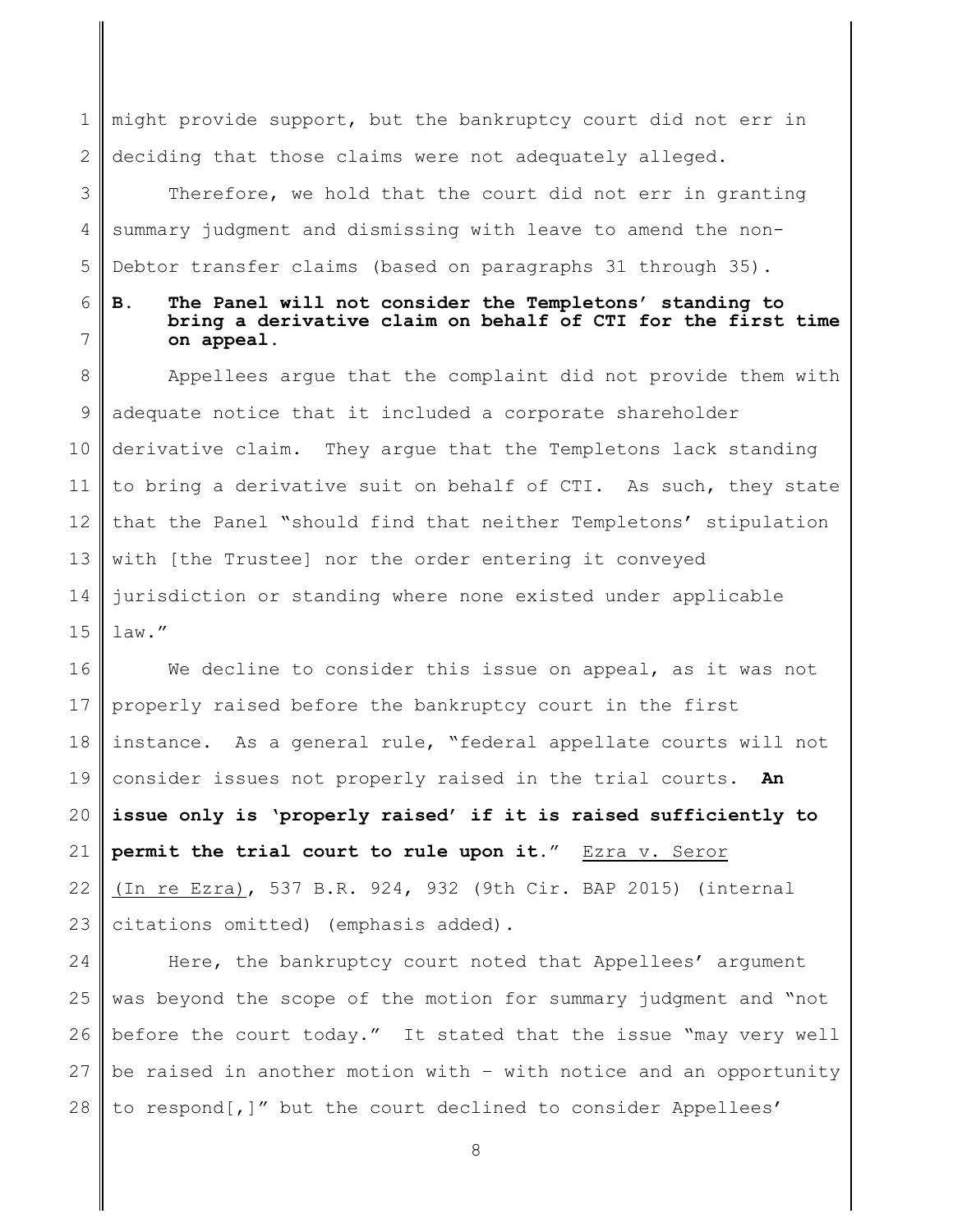1 argument.

2 3 4 5 6 There are no circumstances that would cause us to exercise our discretion to consider this issue for the first time on appeal. See In re Ezra, 537 B.R. at 932-33. As such, we do not consider whether the Templetons had standing to bring claims on behalf of CTI.

7 8

# **C. The Templetons did not need to amend their complaint before filing an appeal.**

9 10 11 12 13 Appellees argue that the Templetons lack standing to appeal the bankruptcy court's ruling as to the transfers alleged in paragraphs 31 through 35, because they elected not to amend the complaint. Appellees urge the Panel to hold that the Templetons waived their right to appeal when they declined to amend.

14 15 16 17 18 19 20 21 22 23 24 25 26 27 28 The Ninth Circuit has made clear that the operative question is not whether the plaintiff has chosen to amend the complaint, but whether the lower court has issued a final judgment. In WMX Technologies, Inc. v. Miller, 104 F.3d 1133 (9th Cir. 1997), the court considered whether it had standing to hear an appeal from an appellant who had been granted leave to amend, but instead filed an appeal without first amending the complaint. The court concluded that it did not, noting the rule that, "**[u]nless a plaintiff files in writing a notice of intent not to file an amended complaint**, such dismissal order is not an appealable final decision. In a typical case, filing of such notice gives the district court an opportunity to reconsider, if appropriate, but more importantly, **to enter an order dismissing the action, one that is clearly appealable**." Id. at 1135-36 (quoting Lopez v. City of Needles, 95 F.3d 20, 22 (9th Cir. 1996)) (emphases